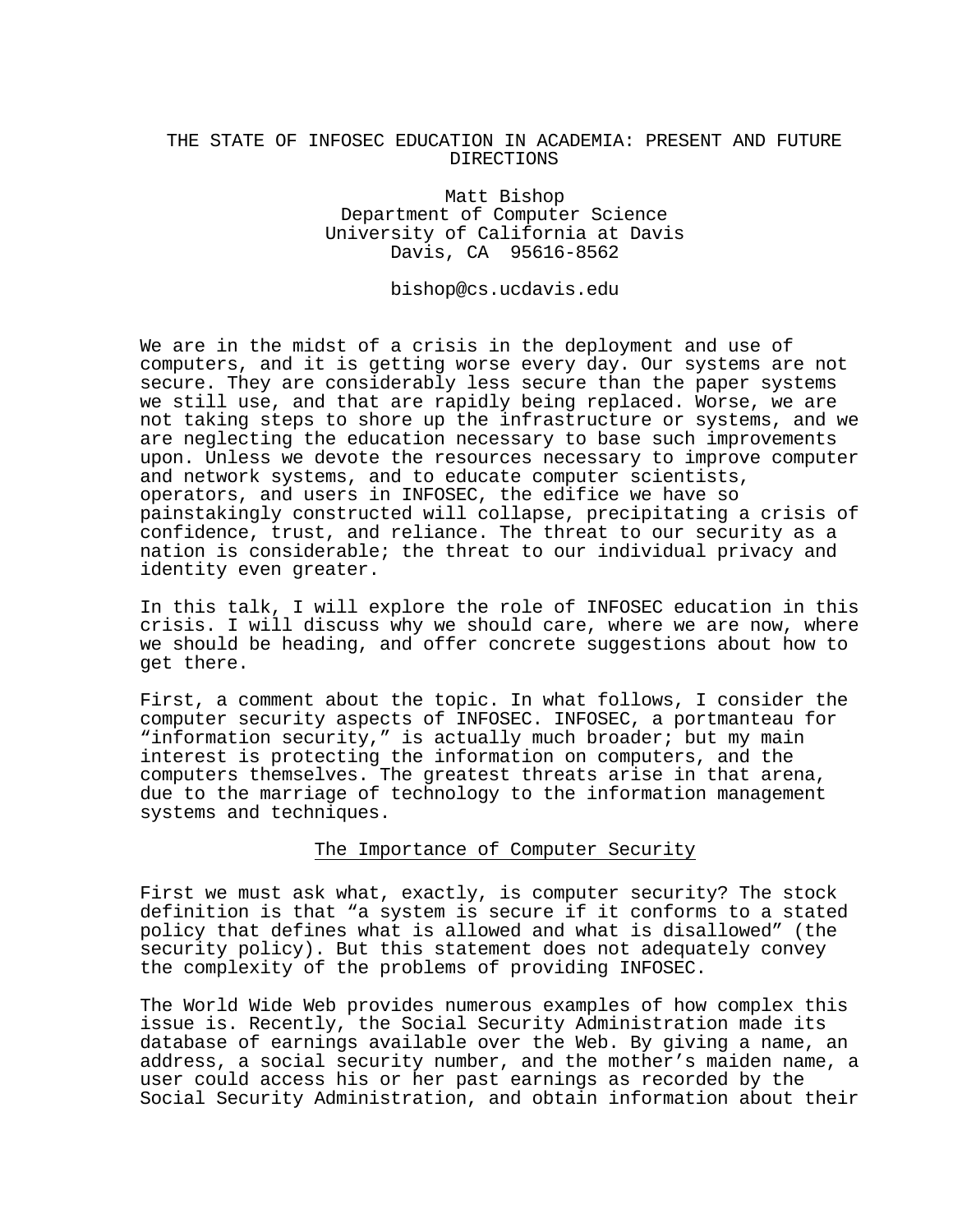account. Was this secure? According to the Social Security Administration, it was; the data was protected by passwords (mother's maiden name). According to many others, it was not, because the passwords were easily determined. In the end, the Social Security Administration took the database off line.

Electronic mail is another example where different definitions of "security" affect the analysis. If the mail contains passwords, financial data, or expressions of love or hate, "security" means keeping the contents of the message confidential. If the mail contains information the accuracy of which is critical, such as medical data or contract information, "security" requires that the contents be unalterable while the letter is in transit; it may also require that the sender of the letter can be established to a high degree of accuracy. The flip side occurs when a sender wishes to remain anonymous, such as the student who sent a threatening letter to President Clinton. I'm sure he thought electronic mail had a serious security problem when the Secret Service showed up at his door and informed him they had traced the "anonymous" letter.

Determining how to secure a given system, in a given environment, requires analyzing the situation to determine what "security" means. From that, one can design and implement procedures, programs, and technologies to provide a level of security conforming to the needs of the system.

Some more examples will make this point clearer. A vendor designs and implements a new computer system. What role does security play? Clearly the vendor wants to provide some minimal level of security, but what is that level and how does it impact the use of the system? One school of thought is to provide mechanisms, but initially disable the mechanisms, and the managers and users can enable on those they want. Old versions of the UNIX system were distributed with this philosophy (by default, anyone could write anything). A second approach is to pick some particular policy and configure the mechanisms to enforce that policy. As an example, one vendor sells two different types of computer systems. The newer version is set to distrust other hosts on its network initially. The older version is set to trust all hosts on its network. In both cases, "the network" may well be the Internet. Now, the company at one point reconfigured the older version to distrust all hosts by default, but the outcry from small businesses was so great that the decision was reversed. The problem, it turned out, was that small businesses used local networks not connected to the Internet, and when they installed the systems, no other system on the network could talk to it. The businesses did not have the expertise to fix the problem, and so complained. This is a classic example where one sense of security ("integrity") is hampered by the need for another sense of security ("availability"). Which decision was better from the point of view of security?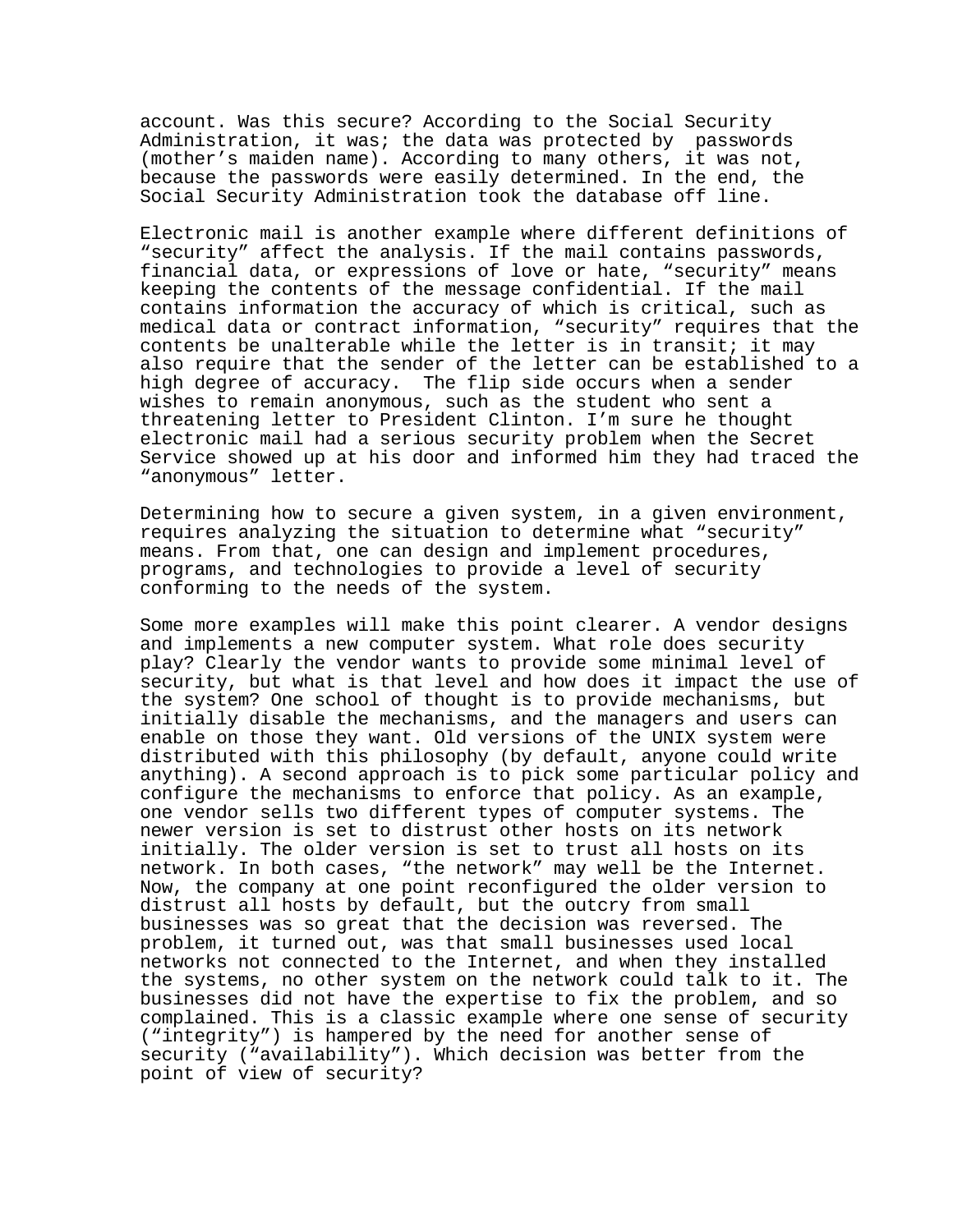Go further down to the nature of the environment in which a system was developed. One often hears that "the UNIX operating system was not designed with security in mind." That's actually not true. The UNIX system was designed in a research lab, where the only "security" necessary was to prevent one user from accidentally deleting another user's files. Given that (loosely stated) policy, the UNIX system is quite secure. But then the UNIX system moved out into less friendly environments, in which attackers could (and did, and still do) exploit flaws in programs or configuration errors to acquire privileges. In such an environment, the comment about UNIX not being designed with security in mind is quite correct.

My point is that computer security is more than mechanisms and mathematics. It includes being able to analyze a situation to figure out what constitutes security, being able to specify those requirements, being able to design a system or program to meet those requirements, being able to implement the system or program correctly, and being able to make configuration and maintenance simple.

Now, how well do we do this, in practice? As the above examples showed, rather poorly. I'll not elaborate on the Social Security fiasco, other than to say at least the designers tried to follow the above steps; their security model of the Internet, or of American citizens, was flawed. At least with paper mail, responses could be sent to a particular address (that of the person about whom the information is requested); on the Internet, this protection is impossible. With respect to electronic mail, the student who threatened President Clinton clearly could not figure out that the implementation of electronic mail failed to provide what he expected in the way of security. And the vendor who configured systems to trust all hosts on the network did not adequately analyze the assumptions made in assessing the trust between system components and the humans who would use and administer them, thereby violating the principle of psychological acceptability [4].

Nowhere do we see our failures better than in the implementation of computer systems. As I'll discuss later on, writing highquality code is an art that all too few students ever see, and even fewer ever master. This lack shows in the systems we deploy. How many of you have ever been on a system where the screen display is replaced by a huge list of numbers, letters, and tables of dots? How many knew your gooses were cooked at that time? You're not alone. A study of utility programs on UNIX systems [3] showed that, given random input, about one-fourth to one-third of the programs dumped core. In 1 case, the kernel panicked, crashing the system! That's inexcusable, sloppy programming, and has serious consequences. In cases involving security, program crashes or incorrect behavior are not bugs; they are security holes. And most breaches of security are caused either by poor programming or by improper configuration.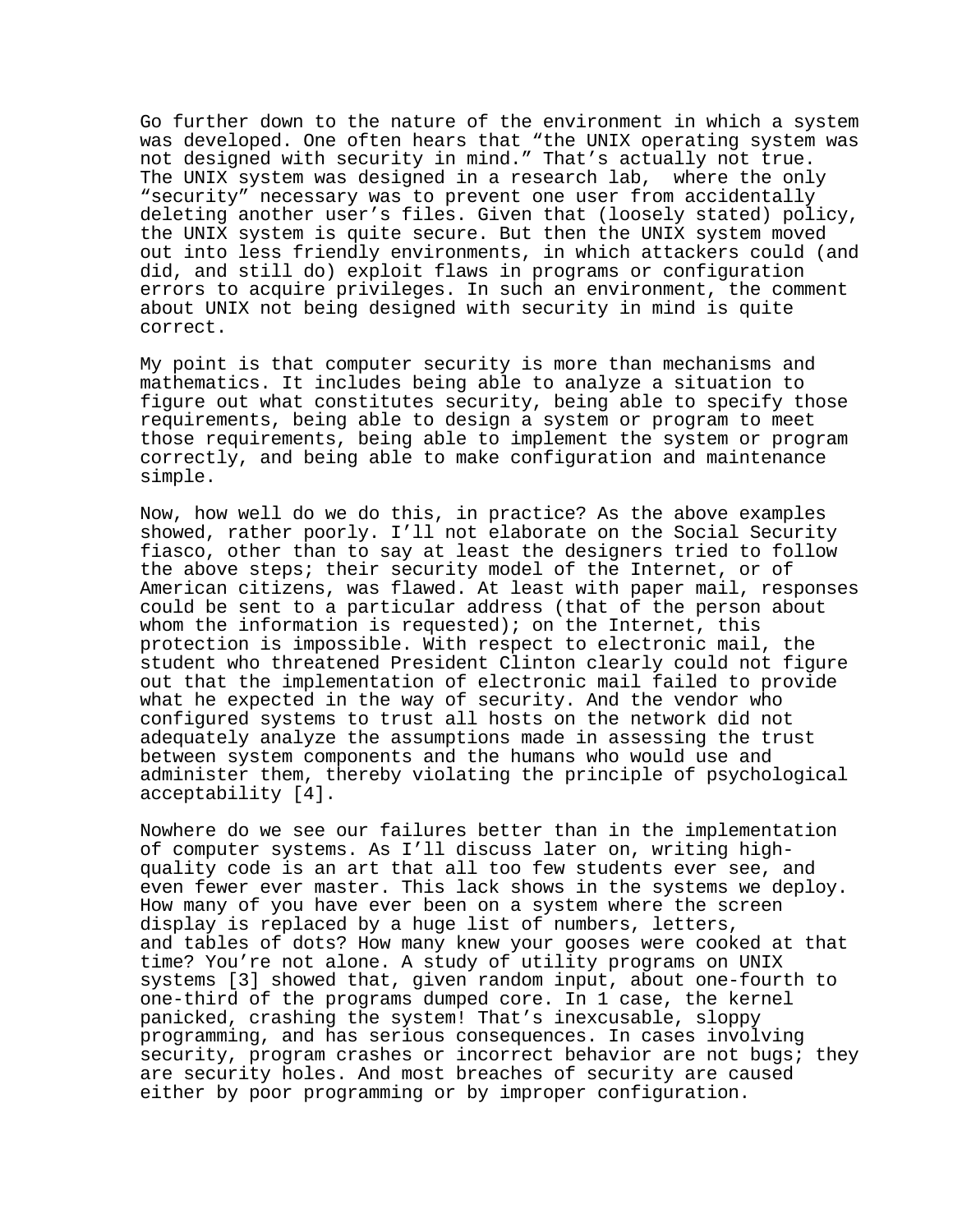Poor programming is a generic problem, because it causes security flaws under most definitions of "security." If you look at the USENET newsgroups and traffic on the security-related mailing lists, most security holes reported recently arise from buffer overflows; the attackers alter data, or change the contents of the program stack causing the program to execute machine-language routines stored on that stack (or elsewhere in memory). Checking buffer bounds is simple. True, it costs a bit more, but the cost is negligible compared to the effects of the failure to check the bounds. Also, I've never seen a study showing exactly how much overhead was added by the checking; I suspect it is considerably less than most people think. Before this, race conditions were the rage. What will be next? I wish I knew!

Improper configuration is arguably the user's, or system administrator's, fault. But why do such configuration problems arise? Configuration is often a very complex matter, and affects not only the part of the system being configured but also its interaction with the rest of the system. Most users and system administrators simply do not have the time, the experience, or the knowledge to consider all the ramifications of their configurations. So they do not configure, and trust the vendor's configuration. Or they do what seems reasonable to them. But often the vendor's configuration is for a different environment (as in the trust example above) or is counter-intuitive and without sanity checks. A perfect example of the latter is a program that manages cached DNS data. This data is critical to the correct functioning of the Internet, as it stores host name and IP address associations. Data remains in the cache for a period of time set in a configuration file; this length of time is stored as an integer number of seconds. Most folks, for whatever reason, seem to think it is a number of minutes or hours, so they put a floating-point number in the field. Say they want to purge the data after 30 minutes. If expressed as 0.5, the program reads the "0": as the integer, ignores the ".5", and sets the time-out to 0. This means that the data is never removed from the cache, which is not what the administrator intended -- and constitutes a security hazard. Now, how hard would doing a sanity check on the configuration number, and checking for a floating point number, have been? It's the "weakest link" phenomenon -- even if you configure 99.5% of your system components correctly, the remaining 0.5% usually leaves you vulnerable to attack. That these links are so weak is in part due to a failure to understand how critical simplicity and verification of configuration data is.

All this relates to INFOSEC education because it suggests a failure somewhere. Not enough computer scientists, system administrators, and programmers are learning about computer security. More knowledge and understanding of the basics of computer security, and an ability to apply these principles and techniques, would ameliorate the sorry state of security greatly. So, what can we do? How can we improve this situation? A good place to begin is with the current state of INFOSEC education.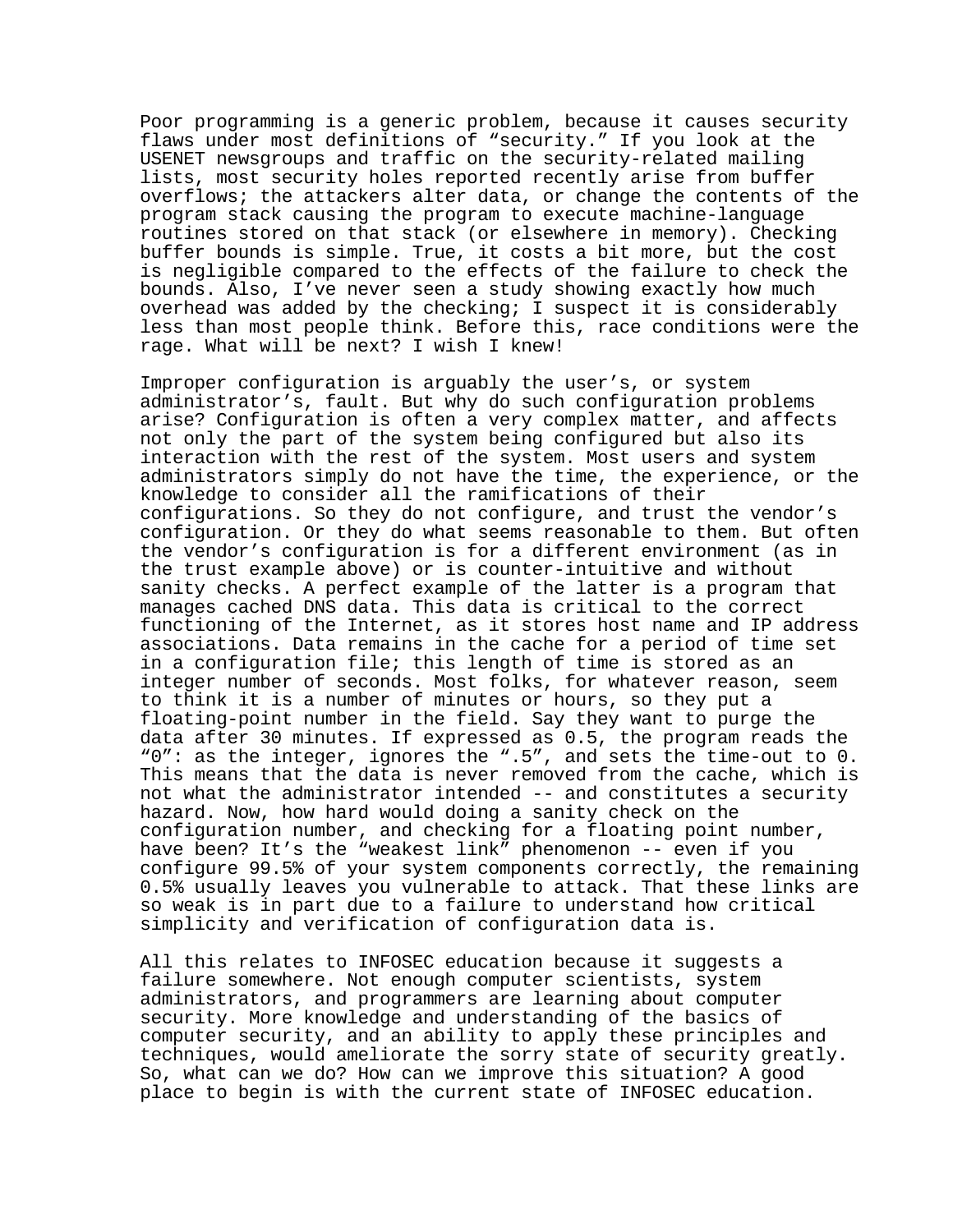## Where We Are in INFOSEC Education

In academia, research and teaching go hand-in-hand, and it is not surprising that the four largest academic groups in INFOSEC security also have the largest concentration of students and faculty in this area. While their research overlaps somewhat, each group has carved out a general, unique niche.

The Computer Security Laboratory at the University of California at Davis has research projects in network security (including the security of the network infrastructure), testing and verification methodologies, intrusion detection, vulnerabilities analysis, policy, and auditing. The COAST Laboratory at Purdue University focuses on host security, intrusion detection, audit technologies, and computer forensics. The Center for Secure Information Systems at George Mason University conducts research in formal models, database security, and authentication technologies. The Center for Cryptography, Computer, and Network Security at the University of Wisconsin in Milwaukee focuses on the application of cryptography and cryptographic methods and their extensions. While there are other groups working on computer security in academia (at the University of Idaho, CMU, MIT, the University of Texas, the University of Maryland, Idaho State University, and Portland State University), the research programs of these four groups are the largest.

Gene Spafford presented some statistics worth repeating in his February 1997 Congressional testimony [6]. Over the last five years, these four academic institutions granted 16 Ph.D.s for security-related research. (Incidentally, 7 came from UC Davis.) Of these graduates, three went into academia. In the same time period, about 50 masters' students graduated. But these numbers, while revealing, convey only a very small part of the current state of computer security education.

Some aspects of computer security education are handled very well, some moderately well, and still others poorly. To understand the nature of the weaknesses and strengths, let's consider two different levels of INFOSEC education: graduate and undergraduate.

At the undergraduate level, teachers tend to focus more on applications of principles and operational concerns rather than the derivation and deep analysis of those principles themselves. Those are discussed, but teachers show the students how to apply the principles in very different and important situations. At this level, computer security is typically added to existing courses. For example, most books on operating systems devote a chapter or two to issues of information protection, and networking classes emphasize the need for good cryptographic protocols. Unfortunately, most of this information is presented as an adjunct to the main topic of the course and driven by that topic, so there is little unity in the material among classes. That is, the operating system class will use principles of operating systems to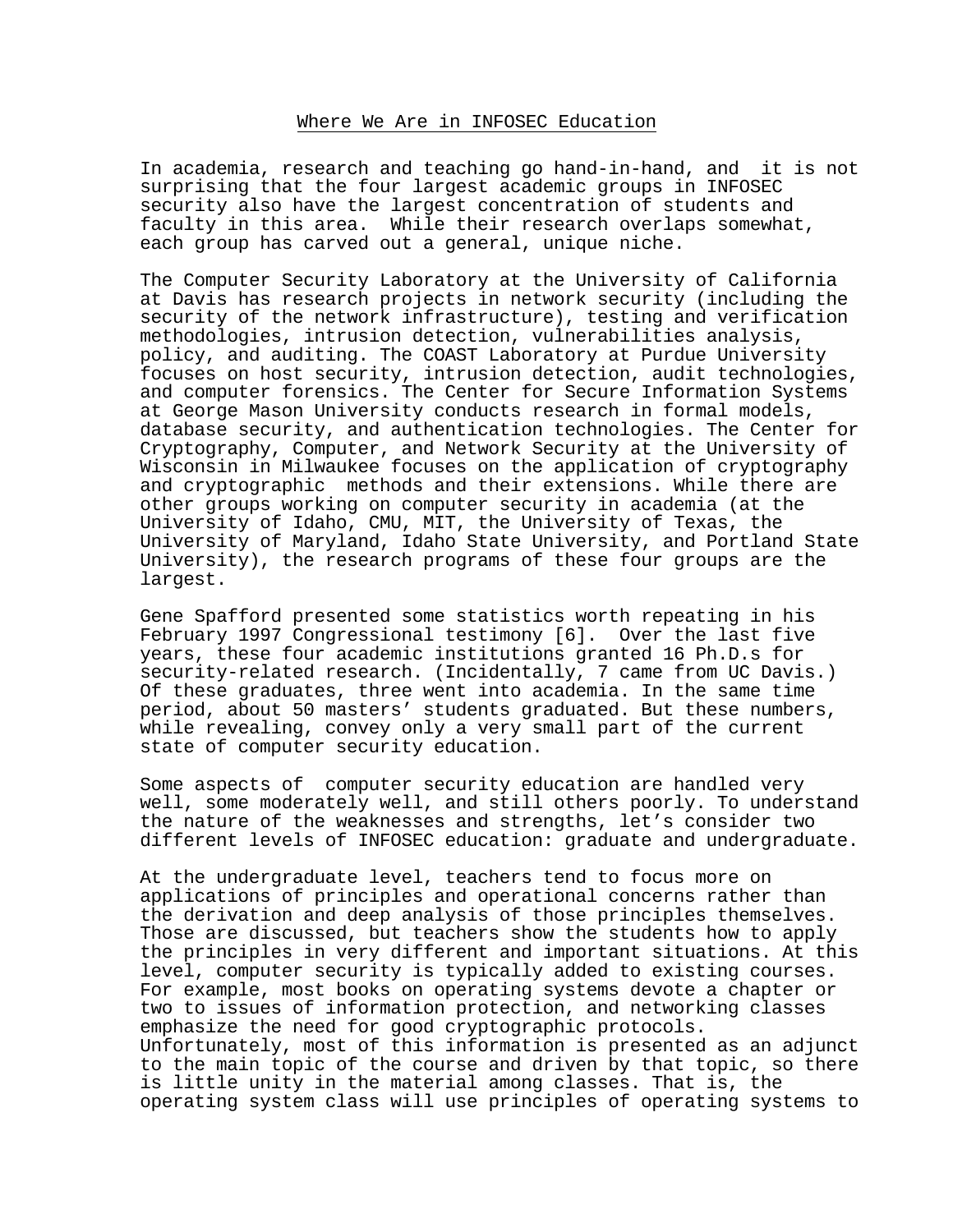drive the security mechanisms and techniques discussed, and the discussion of INFOSEC security in a networking class draws upon principles of networking far more than principles of security.

This is unfortunate because students who take those classes come out with a distorted view of computer security. They do not realize that general principles guide the design of security mechanisms; that in both operating systems and networks, policy is central to the definition and implementation of computer security; and that the classes are exploring two different views of the same fundamental subject. As a result, INFOSEC security is seen as much more ad hoc than it is. When these students graduate and begin working in the field of computer science, they will not be able to apply the principles of security to their tasks unless the issues of security arise in the contexts of operating systems or networks. Even then, if the context is very different from that in which the issues arose in class, the students may have trouble with the security aspects of their task!

A classic example arises from network security. Network security is in large part based upon cryptography, mainly because the communications media cannot be secured; you can only protect the cryptographic keys at endpoints. One major corporation, which supplies World Wide Web browsers, understood this very well, and used the powerful RSA cipher to protect data that needed to be secured. So far, so good. But they overlooked the issue of key generation. The "unbreakable" cipher was broken in minutes by a couple of graduate students who figured out how the keys were generated, and simply began regenerating the cryptographic keys until they found ones that deciphered the messages correctly! This type of attack is rarely discussed in networking classes, yet it is a greater threat than failures in the cryptographic protocols. Are we contributing to the existing state of security by the way in which we teach it?

Superficiality seems to be common in supporting disciplines such as computer security. As another, related example, consider the discipline of programming. Everyone knows that undergraduates are taught a programming language in their first programming class. But when do they learn how to program? Programming is not simply writing code in response to an assignment, or even to a specification. Programming is crafting a program that meets the specifications, and does more -- it handles errors properly, it checks for potential problems, and basically embodies the four basic principles of robust code [2]:

- 1. Be paranoid about code you did not write, including library routines; expect them to fail.
- 2. Assume maximum stupidity; if you're writing a function, assume the caller will pass invalid parameters or bogus data.
- 3. Don't hand out dangerous implements; don't let the caller see what your internal data structures are, and take pains to protect them from a malicious caller.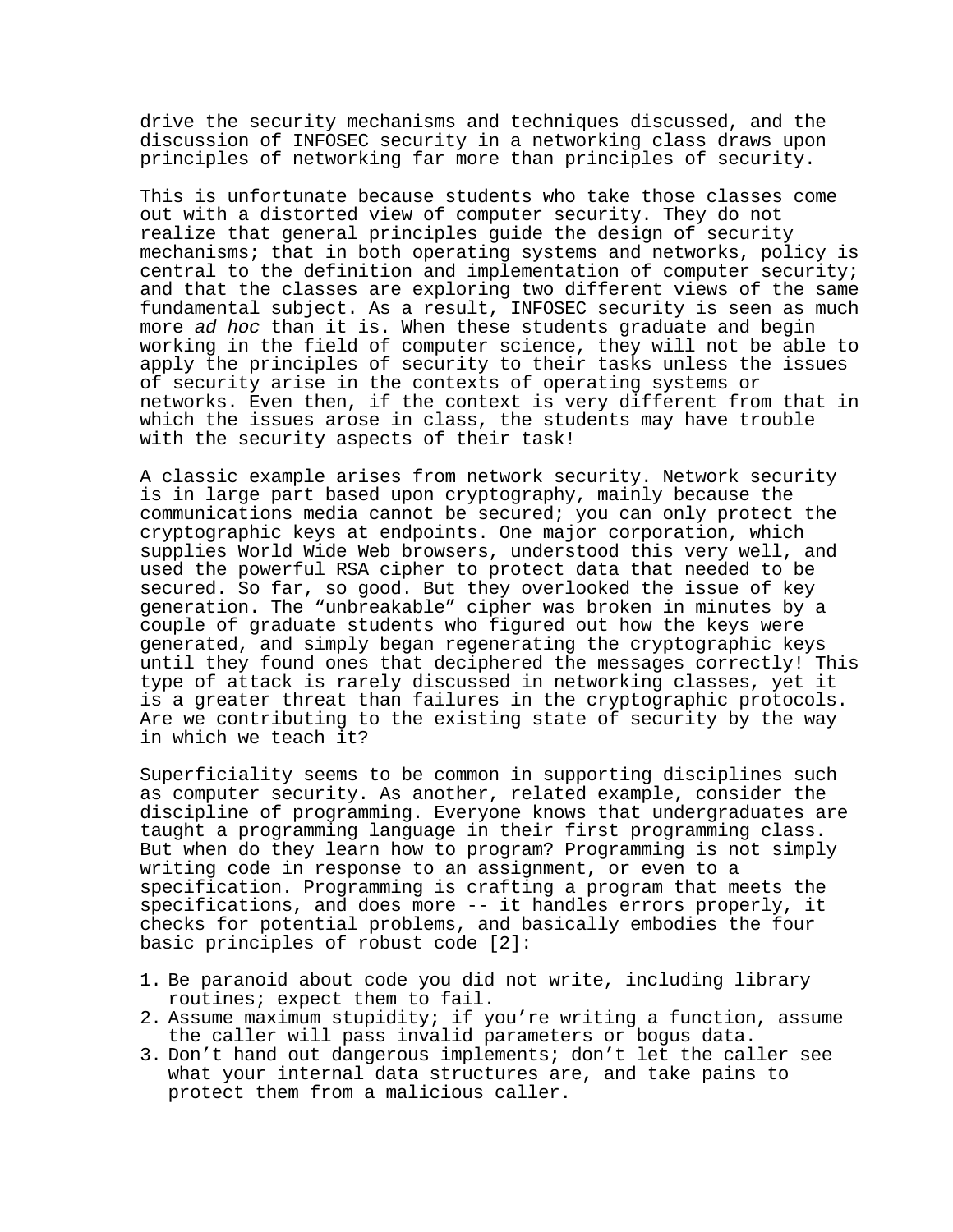4. Worry about cases that "can't happen;" they will, and when you least expect it.

A second course in programming should hammer these rules into the students. But my experience is that most students do not get taught these rules in such a way that they routinely apply them. This opinion is reflected in Weinberg's Second Law: "if builders built buildings the way programmers wrote programs, then the first woodpecker to come along would destroy civilization."

Undergraduates who wish to study computer security are generally relegated to graduate courses or independent study courses. Very few undergraduate computer security courses are taught now. UC Davis introduced one this year, and it was wildly successful in part because it stressed applications more than theory. (The availability of security-related jobs didn't hurt, either.) The most popular part seemed to be the lectures and assignments on writing secure code; the course evaluations showed that the brevity of this part was the major complaint!

The purpose of a graduate education is to stretch the current state of the art and the current state of knowledge. So at the graduate level, classes focus on deriving, arguing, proving, and extrapolating from fundamental principles and results and extending the underlying theory than applying it. Application is discussed when it shows interesting ramifications of the theory, or leads to interesting and novel extensions. Many of the above comments apply to these classes, the major difference being that a number of academic institutions have graduate-level classes concerned with various aspects of computer security: introductory classes, classes focusing on public policy and business, on formal methods, on databases, on cryptography, on intrusion detection, and on any particular subfield of interest to a faculty member. Classes at this level are far more flexible than undergraduate classes, and far more numerous.

Graduate education typically focuses on the design and specification of secure systems, and their development. The study of multi-level security still constitutes a major part of graduate classwork, because so much research has been done in that area; information flow, covert channels, formal models of security and integrity, and trusted computing bases all embody fundamental principles of security. However, students do not learn much about how to analyze existing systems; they may study the theory behind penetration testing, or the basic models of vulnerability analysis, but they rarely put these ideas into practice by testing an existing system, or modeling one.

Graduate education beyond the Master's level (and sometimes at the Master's level) involves more than classes, of course. It also requires research. For a master's degree, the research must contribute to the state of the art in some way, and for a doctorate, the research must extend our understanding of some aspect of security, or deepen our understanding. In other words,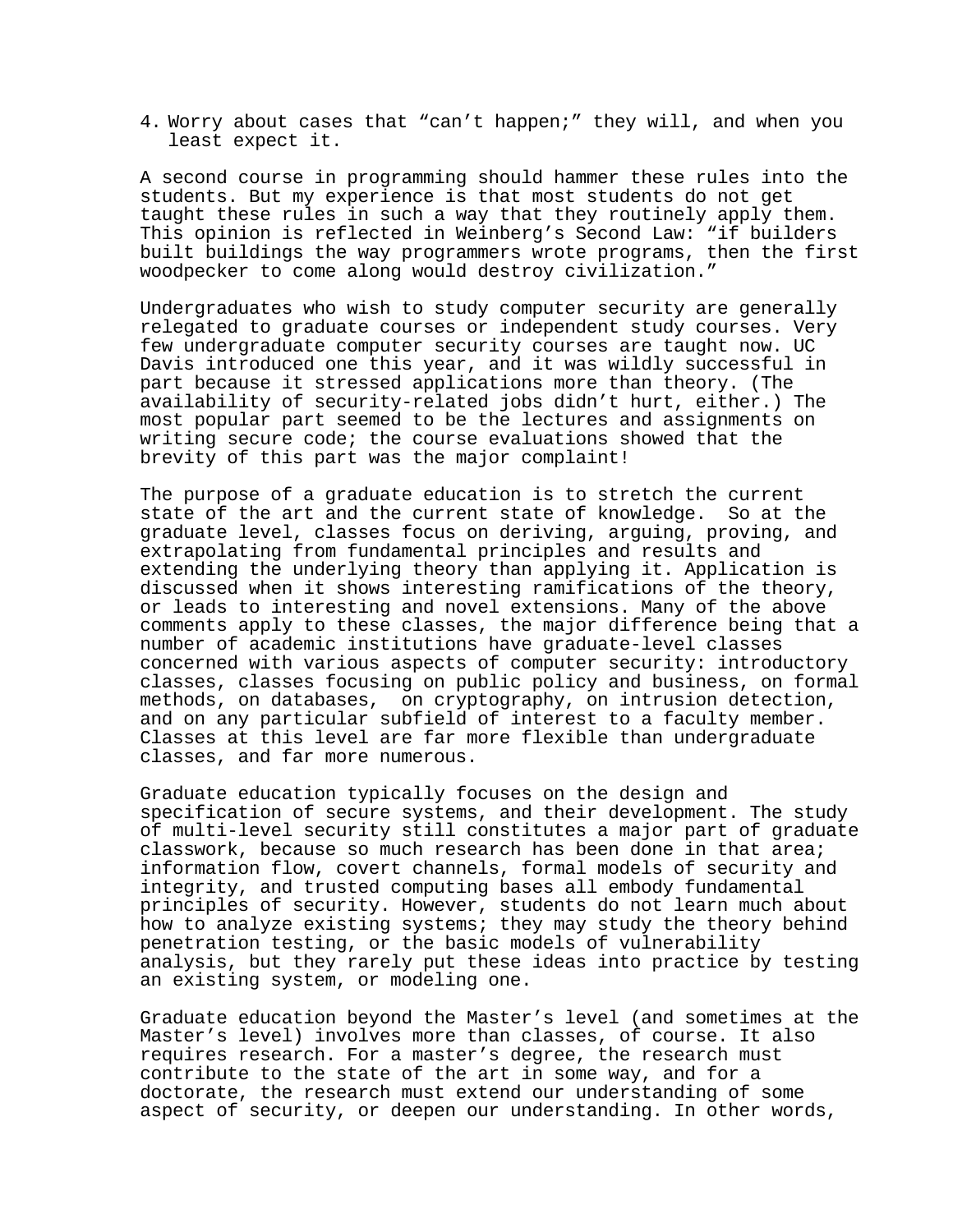it must be original and contribute to the body of knowledge constituting the field of INFOSEC.

Academic computer security research is excellent in its exploration of principles. However, performing the implementations and testing, or experiments, to support the research is often a problem. Institutions suffer from inadequate or outdated equipment. Two examples should suffice. At UC Davis, we are conducting research in the network infrastructure, specifically attacks on routers, but so far all our router-related experiments have been through simulation. One router company has generously offered to let us come and use their labs, but as the company is over 2 hours away, and considerable set-up is required, this is an option we can use only occasionally. Having a router in the lab would allow us to experiment much more quickly, thereby speeding the course of the research. As another example, our vulnerabilities analysis project requires experimenting on a wide variety of computers, so we can determine how to build systemindependent tools to detect potential problems. Thus far, we have only two types of systems on our network, so we cannot test or port our tools to other systems. This limits the range of our tools, and our ability to test them thoroughly enough to validate some aspects of the underlying theory.

Laboratories do not run on research alone; an infrastructure (administrative support, system administration, and so forth) is necessary. To some extent, departments try to subsidize this, but my experience is that departments do not have funding adequate for their own needs, let alone those of a growing, or mature, research laboratory. To make this personal, we recently cobbled together funds from 9 different government grants to hire an administrator (actually, a technical assistant). This amazing and dynamic individual has taken over a lot of the administrative work Karl Levitt, our postdocs, our graduate students, and I used to do. Now, I only spend 8 hours a week doing administration (report writing, not working on papers or my book; sending information to potential sponsors and current sponsors; preparing the nontechnical parts of grant proposals; photocopying; scheduling meetings; updating sand installing system software; some web page designing; and so forth); the administrator has taken over the rest. With more administrative support, I could cut this time in at least half, and lift much of the burdens of system maintenance from the graduate students (we don't have a system administrator). I do begrudge the use of that time; I understand the work is necessary, but others could do it, and probably much better than the graduate students and I could. We'd rather be teaching or researching!

Academic institutions excel at teaching principles in computer security courses. They do not teach computer security adequately as a supporting discipline in other courses, because the teachers who teach the lessons, and the authors who write the books, focus on those aspects of computer security that affect their subject.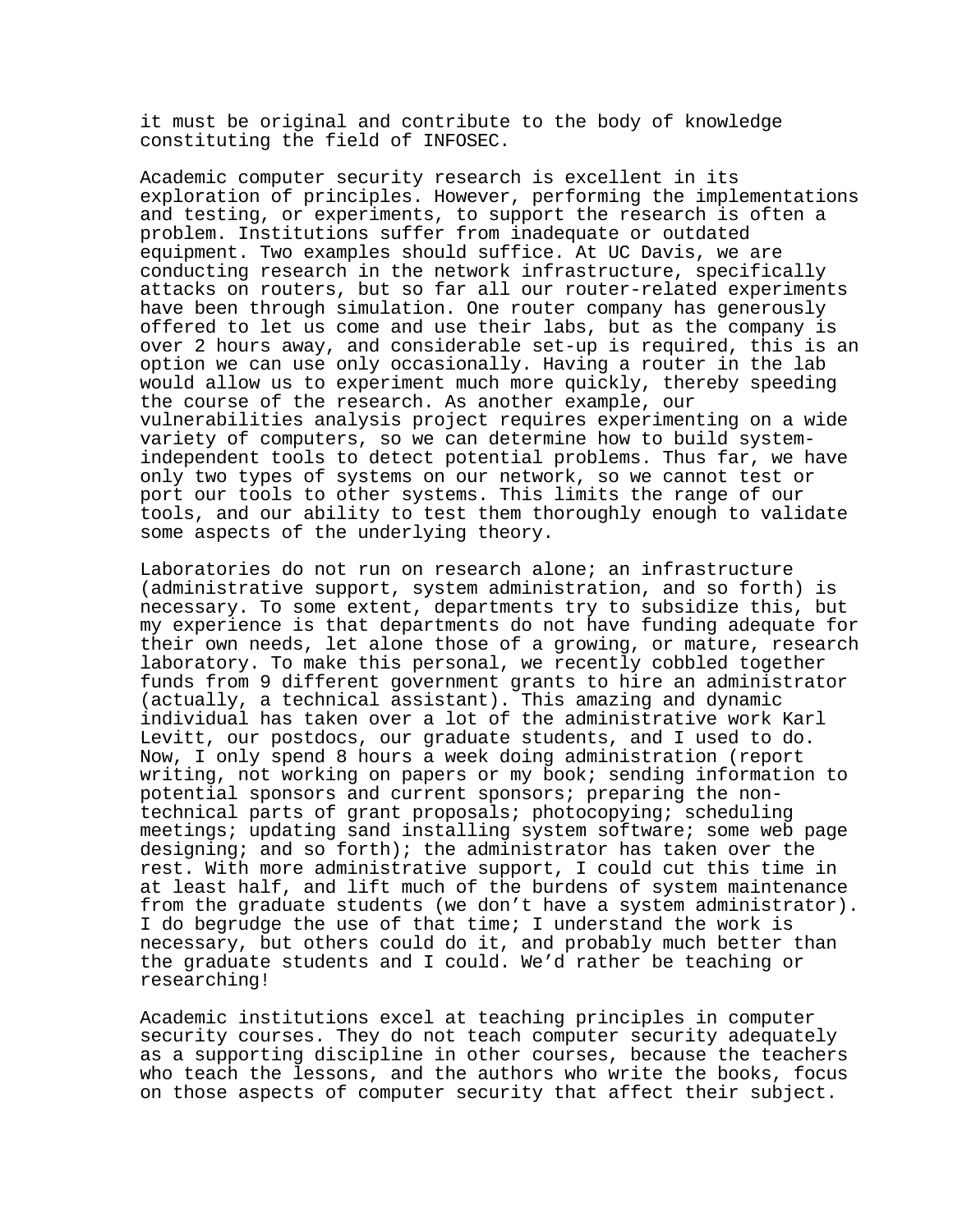Further, the gap between design and implementation is not covered well, even in most computer security courses.

In terms of research, the work that is done is high quality, but because of lack of necessary equipment and lack of adequate infrastructural support, the research proceeds more slowly than necessary, and is performed on equipment that is not state of the art. To emphasize this: the problem is not the theory or modeling, or the experimentation to support them; it is that the experimentation is often done via simulation rather than directly on hardware or systems with the characteristics under study. The work is good, but doing it is frustrating, and implicitly it assumes that the simulations are correct.

This very brief survey outlines the current state of INFOSEC education and research in the academic setting. To see how to improve this situation, or if improvement beyond the obvious is needed, consider what the current practice should be.

#### Where INFOSEC Development Should Be

The conventional wisdom is that we need to advance our understanding of modeling, security theory, and policy in order to improve the state of computer security drastically. While I agree, I think this misses one obvious point. We don't use what we know already, in either the procedural or technical arenas.

Think about it. A buffer overflow occurs when you write beyond the end of an array; this can cause the program to stop, or it may simply alter data unrelated to the buffer. We have known how to handle buffer overflows since at least the early 1960s. Compilers can generate code to check bounds. If that's too inefficient, segmented architectures provide a system-oriented mechanism for preventing overflow: make the buffer occupy a single segment. If you overflow, a segmentation trap occurs. The Burroughs systems of that time strictly delineated instructions and data; building that into the system would also prevent many of these types of attacks. This is not new technology; it's old technology. The same holds for other flaws.

In fact, we recycle flaws as if we forgot about them! In the UNIX arena, a flaw that occurred in 1993 (and would compromise a system) was the same as one found in 1983; the only difference was the name of the program involved, and how the fault was triggered. Another flaw, in an implementation of the Network File System protocol, was exactly the same as a flaw found in the 1970s in the paging of a Burroughs system. As Yogi Berra said, "it's déjà vu all over again!" The moral? We don't learn from our errors. We must do so!

We also do not use what we have learned. Clear statements of policies and specifications aid immeasurably in the design cycle, because they highlight the assumptions about the environment in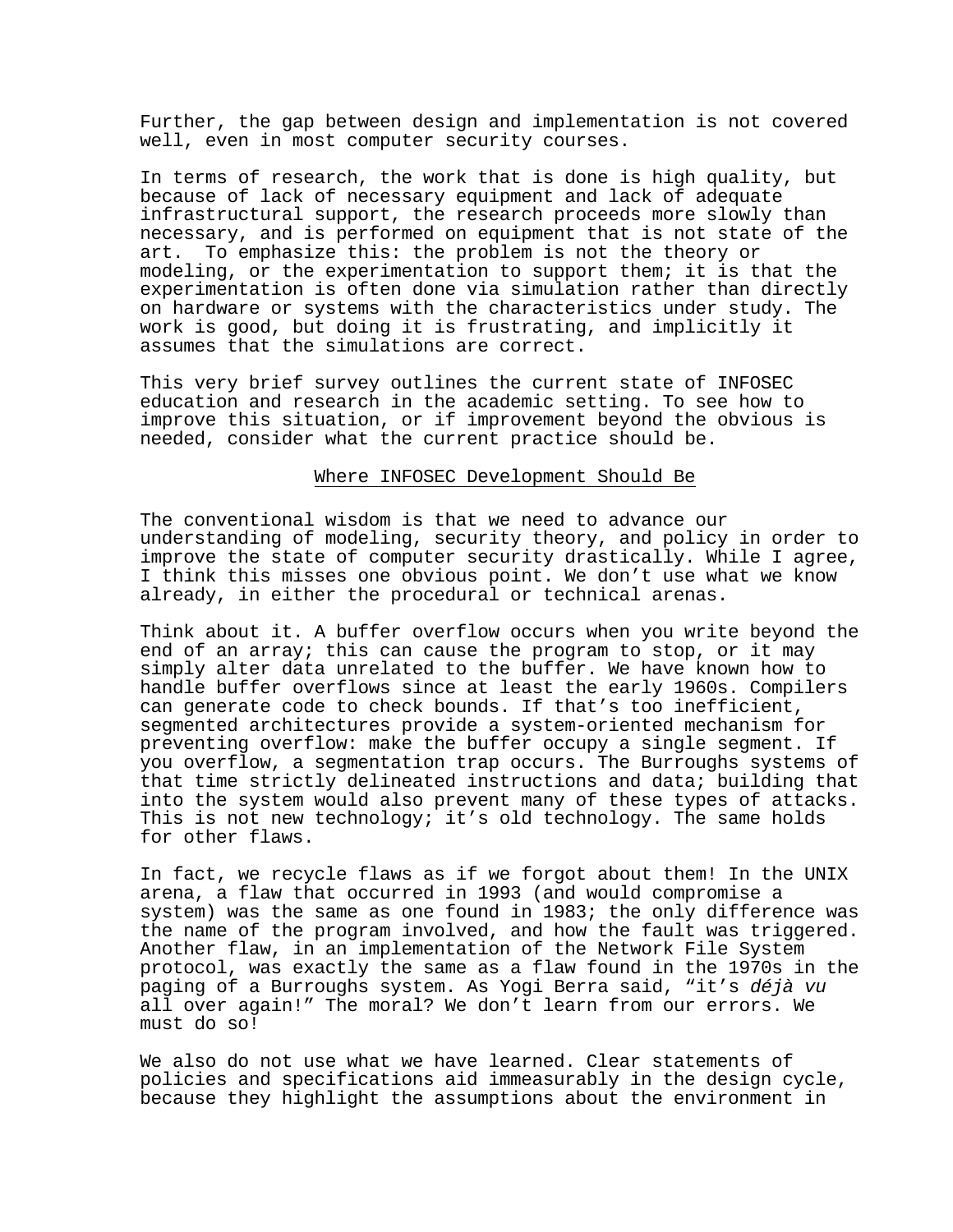which the programs will function. They also present the goals of the program or system clearly, and the constraints under which it must function. Even if these stated informally, the designers will know what is expected, and can design towards that goal. The goals and constraints can include security matters; for example, if the program will be writing sensitive data, confidentiality and integrity constraints should be stated explicitly. This serves two functions: to quantify the security desired somewhat, and to provide a metric for subsequent testing. But how often do specifications include this information?

Such improvements in the practice of design methodology would reduce the most pernicious, and embarrassing, part of computer security for vendors: the cycle of catch-and-patch. In this cycle, someone catches a security flaw. After considerable work, the vendor distributes a security patch. The patch typically addresses the specific flaw reported. Then the vendor learns of another security flaw. Out goes another patch. Parts of the system are becoming incrementally more secure in that single flaws are being fixed, but never is the design checked, or the flaws looked at as a whole, so other similar flaws go undiscovered. This is not cost effective -- the payment for security is incremental, and at the end, rather than up front. Worse, the patches may introduce new security holes, or aggravate the security problem (as at least one vendor discovered, to its embarrassment!)

Learning from the past, and planning designs thoroughly, will substantially improve out INFOSEC capability. There is more we can do, though.

We need to learn how to build more precise models. Currently our security-related models are crude, to say the least. We can model some aspects of systems designed for security fairly well, because the hierarchical design methods require a model from which the design is drawn. But modeling the security aspects of existing systems is a nightmare. Worse, modeling is always done at an abstract level. Details deemed irrelevant to the purpose of the model are elided or ignored. Unfortunately, in computer security, the flaws often lie in those details. The Trusted Computer System Evaluation Criteria of the Department of Defense captures this quite well; the class A1, while requiring formal proofs at the specification and design level, requires only that the "[trusted computing base] implementation must be informally shown to be consistent with the [formal top-level specification]" [1]. The next section, discussing what lies beyond A1, includes formal verification of the implementation at the software and hardware levels. Currently such verification is not practical. It needs to become practical, if not directly then through techniques such as property-based testing.

Jeremy Frank made an interesting and perceptive observation about this. The models we build often hide the problems, rather than reveal them. For example, we did some work that showed how to derive criteria for auditing from a system model, and then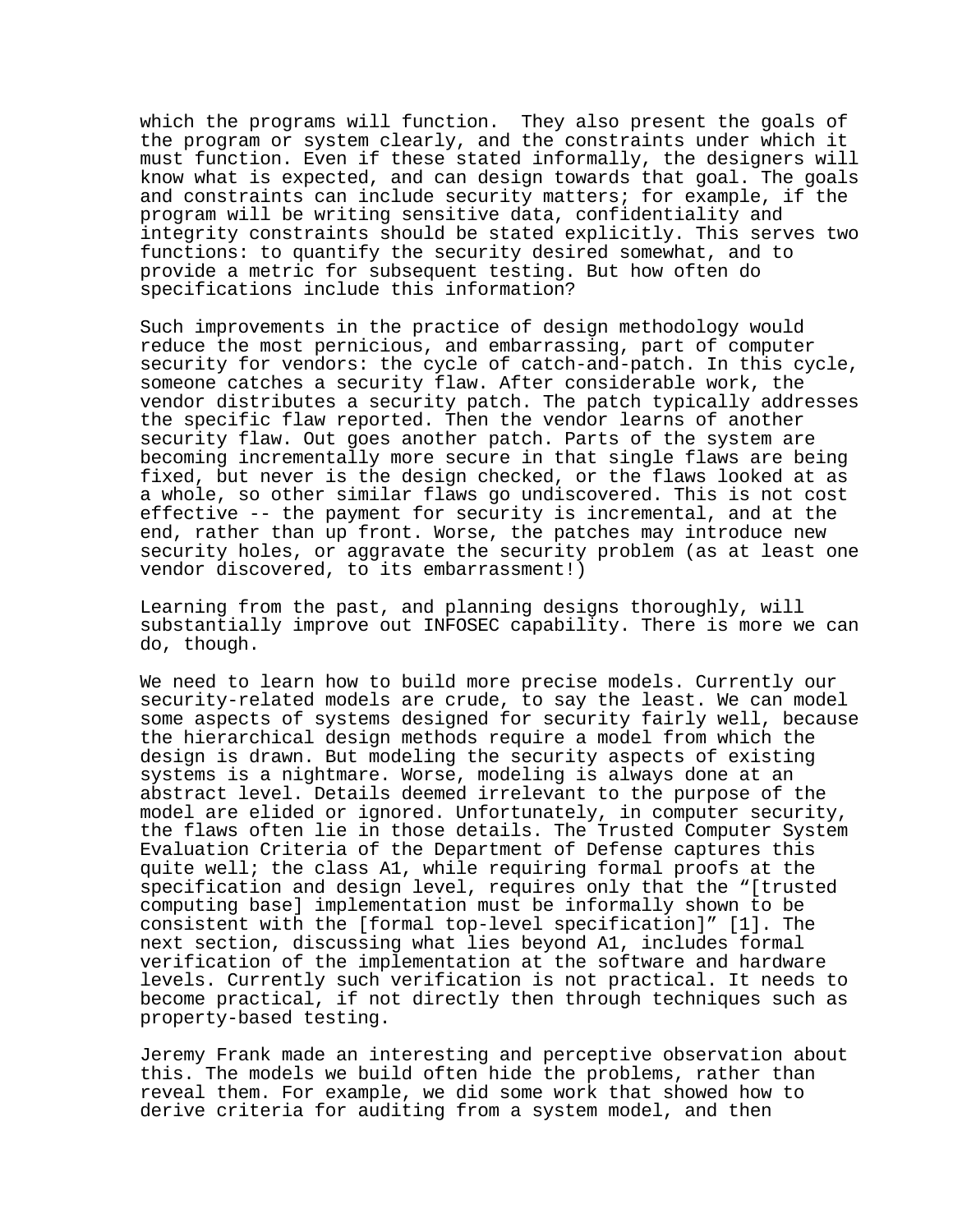instantiated it using the Network File System as an example. This work skipped over the deeper question of how to create the model from which the derivation could be done. It's not intuitive, because part of the analysis is to determine what constitutes a transfer of information. Our work assumed this was known. But given a complex enough system, building a model that correctly captured all such flows could be difficult and the modelers would be likely to miss something. Perhaps techniques akin to software slicing could help here.

We need to study the formulation and implementation of policy. This includes the areas of audit analysis, configuration management, distribution of code and configuration data, and the development of modular techniques for enforcing and defining policy.

But the most important aspect of INFOSEC security is people. Programmers make mistakes. Operators make mistakes. Users make mistakes. We need to build systems that reduce the probability of human errors, and to minimize the effects of those errors. In essence, we must combine the fields of cognitive modeling, human factors, and organizational dynamics with the disciplines of software engineering and formal methods. We must understand how these errors occur, and why. Little to no work has been done in this area.

To summarize:

- We need to integrate security into all aspects of computer science education.
- We need to learn from our mistakes, and not repeat the errors from the past.
- We need to improve how we design systems and programs to account for security constraints, and we need to reduce the number of security patches necessary.
- We need to learn how to abstract models that more precisely reflect the characteristics of the system.
- We need to grasp the subtleties of policy more completely, and provide mechanisms for enforcing it with greater precision and completeness.
- We need to understand how humans interact with systems, how security problems arise from this interaction, and use this knowledge to build systems that minimize the possibility and effects of errors.

So we know where we want to go. How do we get there?

### How to Improve INFOSEC Education: Meeting the Challenge

To meet these challenges, we must improve both the quality and delivery of computer security education. We need to see computer security not simply as a separate discipline, but as a multidisciplinary science which includes elements of operating systems,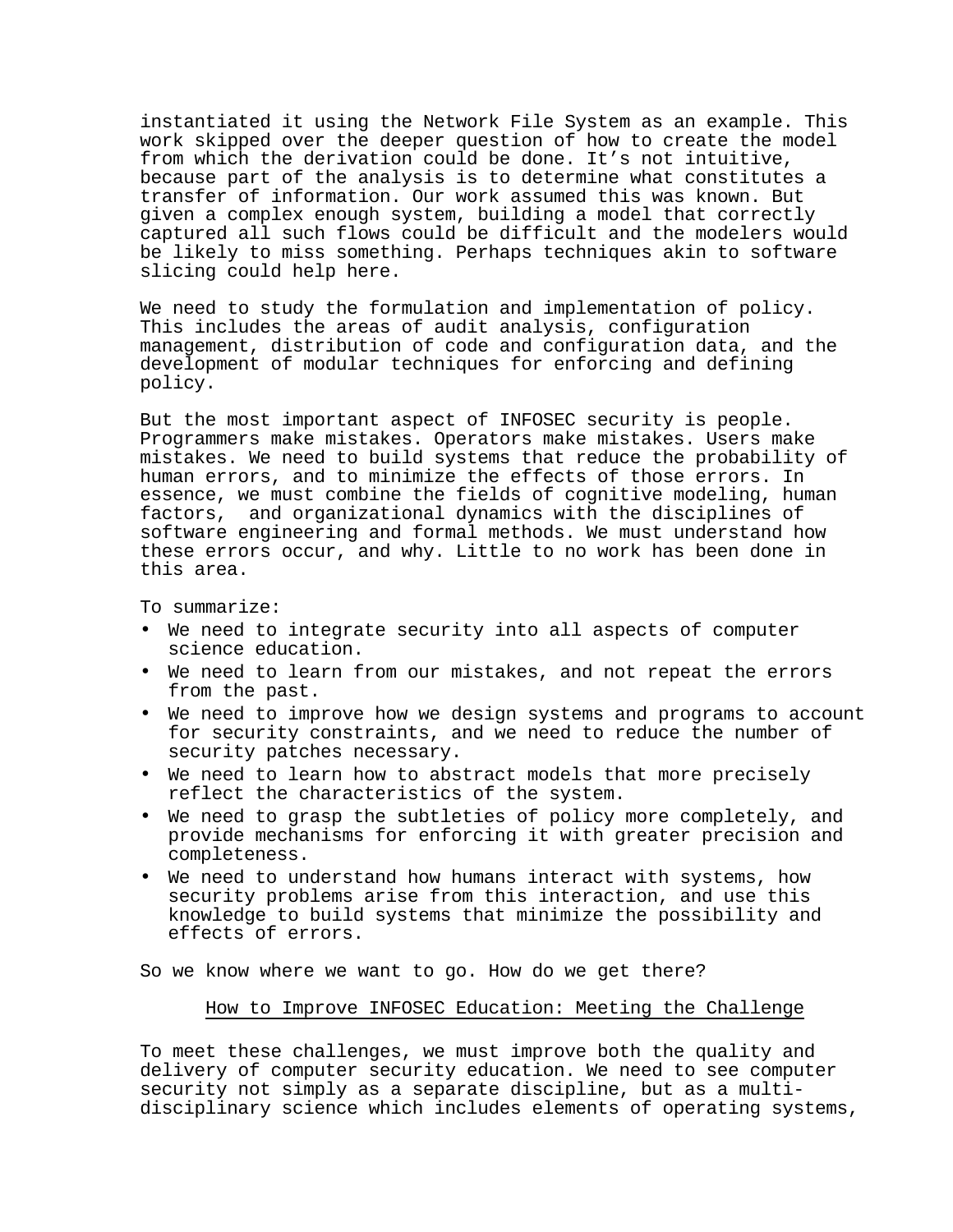networking, databases, the theory of computation, programming languages, architecture, and human/computer interaction. The body of knowledge must be incorporated as appropriate into these disciplines.

As an example, consider a second course in programming; this is typically a course in software development. We can begin to educate students in computer security at this stage, without even referring to that discipline! For example, a policy provides design constraints, so in the introductory class, we simply state the requirements of the program and the constraints under which it will function. We let the students figure out the informal specification, and require them to argue that their design meets the specification. By teaching robust programming, implementation problems such as argument checking, buffer overflows, and validation of input data become part of writing good code and are not separate aspects of writing secure programs. By spending time on the role of testing, we imbue students with the idea that systems must be validated. My point is that with a little creativity, we can ameliorate the problem of poor code in security-sensitive software.

The problems at the advanced undergraduate and graduate level are more complex. Universities and colleges provide grounding in principles, theory, the ability to analyze problems and potential solutions, and finding or predicting future problems. While industry and government are interested in these, their needs are more immediate. They want students to be educated in the systems they use. They want students who can apply technology to problems, and either solve them or figure out what new technology will solve the problems. At first glance, these roles seem contradictory. On reflection, they are complementary.

The most effective way to teach principles is to help the students discover those principles. Rather than simply stating the idea, enable the students to use systems embodying the idea they are to learn. For example, the concepts of multi-level security are simple in principle, but their use raises a host of other questions involving psychological acceptability, usability, implementation, and so forth. What better way to answer these questions than to give the students exercises on such a computer system?

This is where the marriage of industry, government, and academia can drastically improve INFOSEC education. Students learn that security cannot be provided -- indeed, defined -- in a vacuum. Real problems set parameters for applying existing theory and models, testing them, and determining their usefulness. The environment in which the problem arises sets constraints for solutions. Working with these problems teaches students to analyze not just technical issues but also non-technical issues and influences. They bring together multiple types of problems in a single situation, and show how they affect one another. They show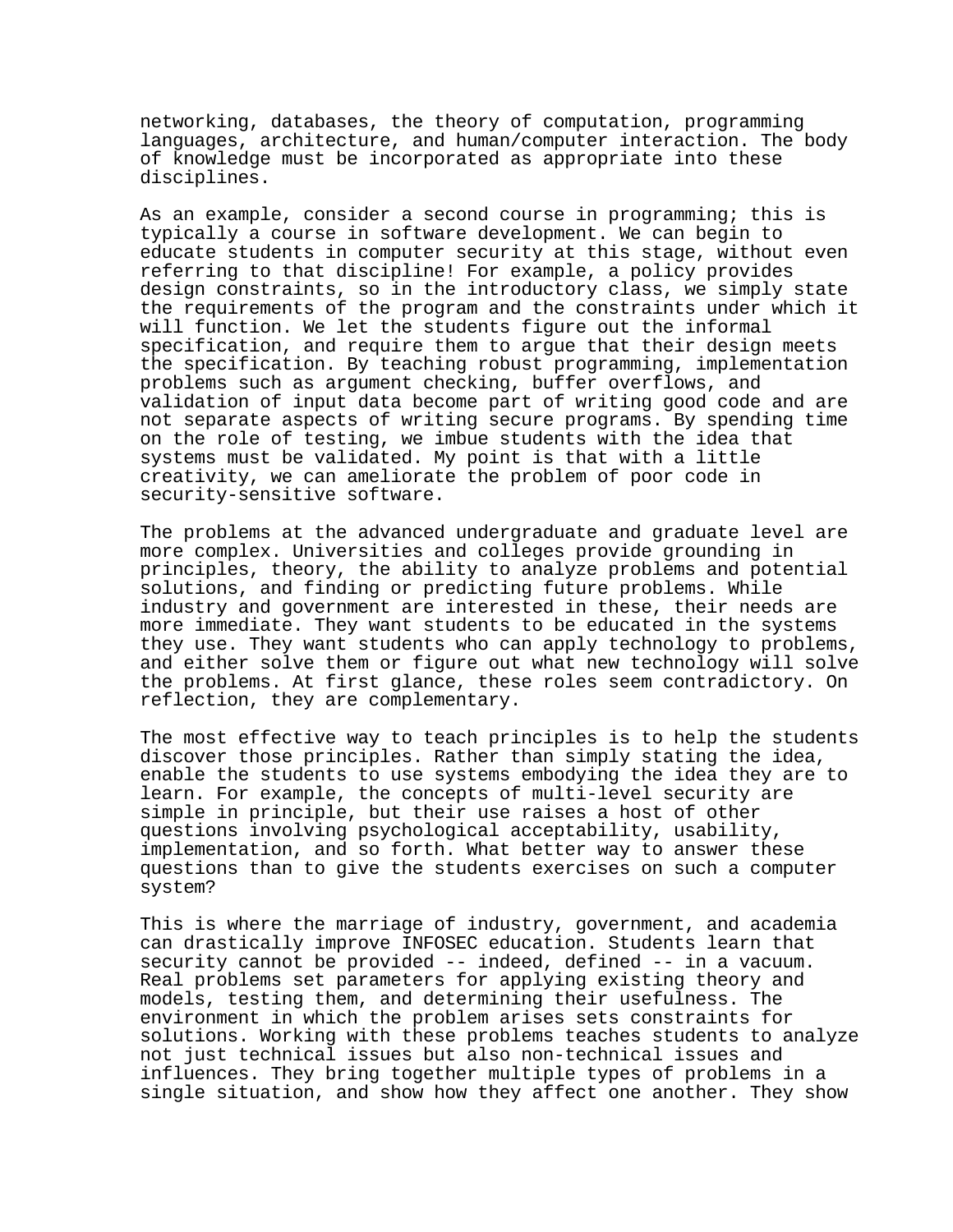how money, how risk management, and how risk mitigation all influence the design and implementation of computer systems.

Consider the World Wide Web. The simplest solution to the threat of malicious downloadable executable code, such as computer viruses, is to disallow such downloads. That is not practical - non-technical considerations suggest that, regardless of what is done, people will always down load Java applets or ActiveX programs. So, let's modify that solution -- force the browser to ask the user whether the download should proceed. In theory, great; in practice, most people will always say "yes" or call the vendor and ask how to disable that darned warning. Okay, since that won't work, how about a "sandbox", where the downloaded program is executed in a contained environment? Great idea in theory, but in practice, the construction of a universal sandbox, designed to meet all local policies is impossible. Then let's change ... but you get the idea.

Academia is changing -- slowly, but changing nonetheless. Academic institutions encourage work on problems that are presented as illdefined or ambiguous problems; part of the challenge of the research is to make the problems well defined. And institutions are changing the standards by which they evaluate faculty; although the aphorism "publish or perish" is still true, experimental disciplines in computer science are becoming accepted as bona fide disciplines, even though they lead to fewer papers than more theoretical research.

Academia has a duty to educate people so that they can contribute via industry, government, or academia. Most academics, and academic institutions, take this duty very seriously -- it's an integral part of why we're in academia, and resisting the lures of more money elsewhere. We love to teach; we want our research to be useful. But we need help.

- We need more industry and government participation in selecting research topics. Nothing is more frustrating than solving a problem, only to find it is not really a problem, or the "real world" version of the problem has additional constraints that change the approach drastically. Ways to do this are through partnerships with industry in which we discuss problems and possible approaches, and work together to solve them; through internships, where members of industry come to academic institutions for a period of time to teach and work on projects with students, and where faculty and students go to industry for periods of time to work on problems of interest to the industry. One of the most common complaints of students is the lack of "real world" experience, and of industry and government is that the students lack "real world" experience. These measures would provide them.
- We need long-term funding to provide a stable base for our research. Short-term resources for tackling particular problems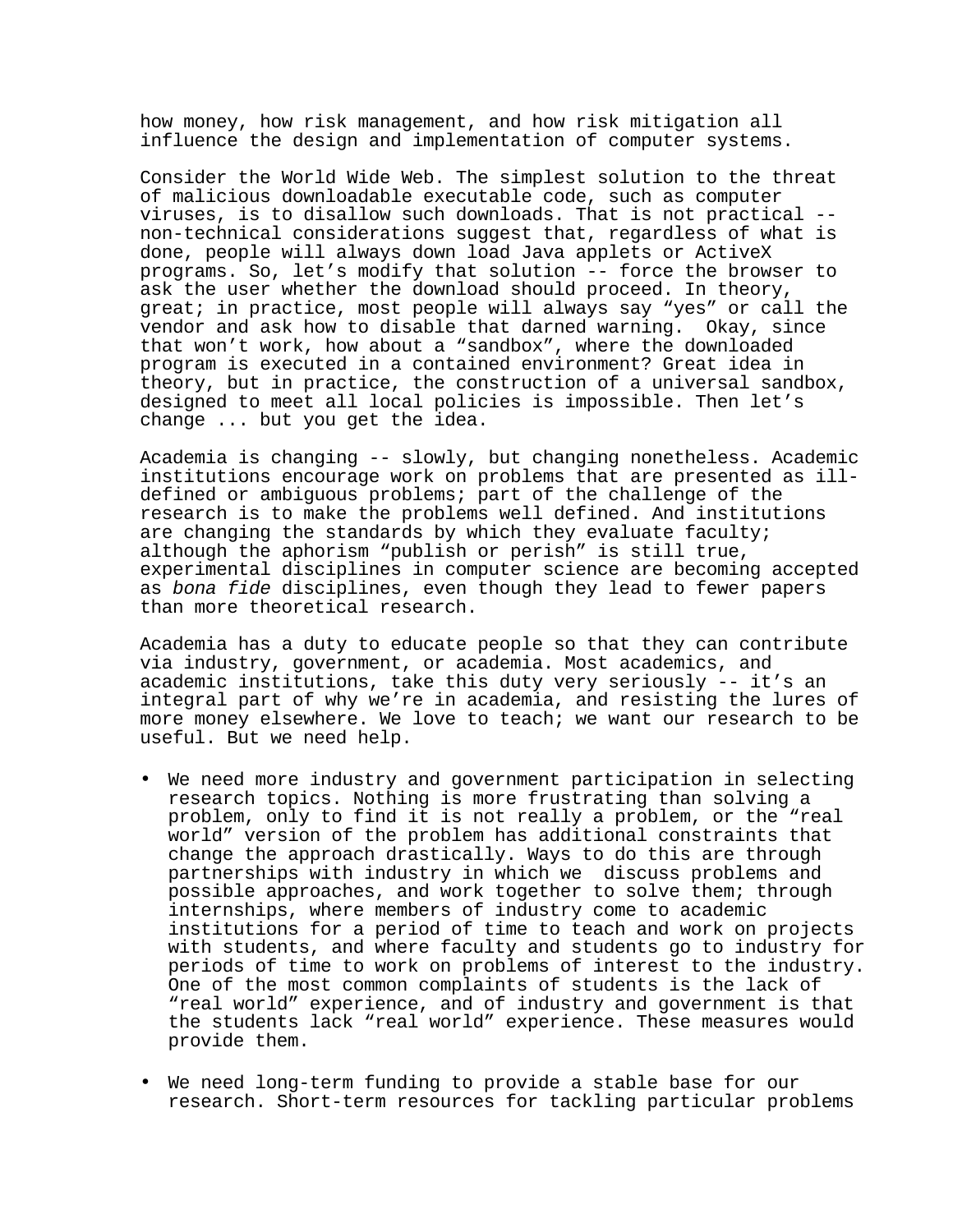are helpful, but the distraction of attempting to find funds to continue our work, and to build a long-term research program, is a drain on our resources. The lack of any infrastructure support aggravates this situation; in order to hire an administrative assistant, we had to get approval from the sponsors of the 9 grants from which we drew funds. We're still short-handed. This is a complaint common to the four major labs, and trying to make up for the lack of support drains energy and time from our research.

More importantly, a stable funding base would give industry, government, and the nation a set of resources upon which they could draw without having to start from scratch. The importance of this cannot be underestimated. This base of research and knowledge can provide help and research results to deal with the crisis, and to solve the problems causing the crisis.

- We need state-of-the-art equipment. Our students learn computer science by experimentation and using systems as well as from lectures and books. The better the equipment, the better they will learn, and the less industry and government will need to train them. And the more directly applicable our research will be.
- Industry and government should fund "blue sky" research and long term, directed research. Blue sky research is speculative; it may succeed, it may fail, but the body of knowledge that comes out of it will advance the field in some manner. Remember, failure can be just as strong a result as success. Long-term research would allow us to turn our academic resources to problems that we could study thoroughly and attempt to solve in a number of different ways. Both these suggestions would produce an immeasurable amount of research and scholarship, upon which short-term projects could be built.
- Finally, industry and government should realize that demanding short-term deliverables such as software takes academia into an arena it was never meant to be in. Prototypes are built to test theories; they are in no sense production quality code, and often use designs unacceptable to production environments. Remember the software engineering adage "build the first one to throw away, and the second one to test and analyze?" A prototype is the first or second implementation. Once the theory is validated, industry should take the results and re-engineer the system to meet its specific needs, for its specific environment. Focus on the research and the results gleaned from it; we're very good at doing that. That's what we can contribute to INFOSEC research.

We have to adapt. We no longer have the luxury of fielding systems without thinking about security issues. Working together, academia, industry, and government can improve the state of INFOSEC security education and research. But the meltdown point,